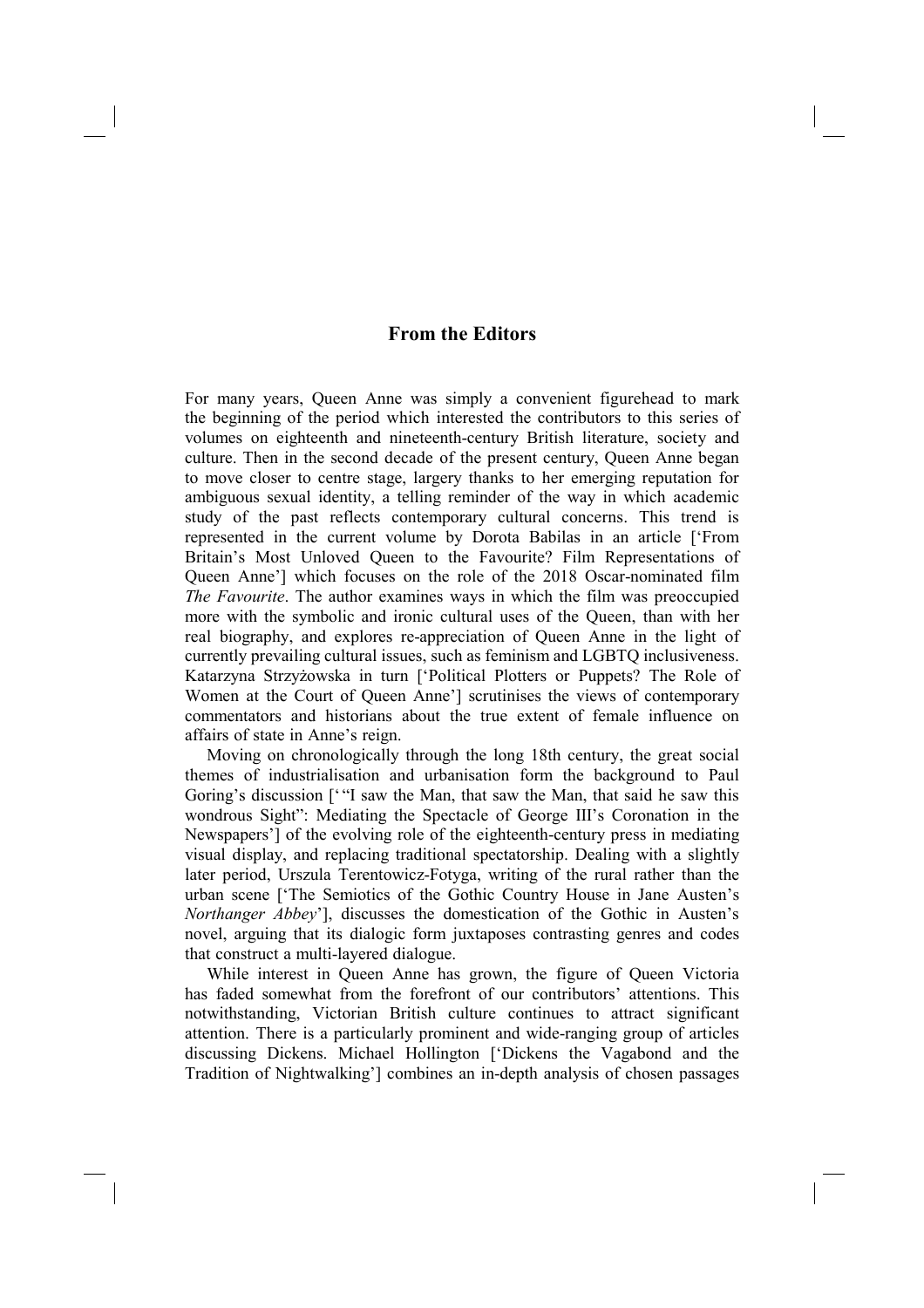in Dickens's novels with an illuminating presentation of the material culture of the 19th century, illustrating the importance for Dickens of the London cityscape and offering analysis of the anthropological aspects of night, darkness, fire. Dominic Rainsford ['1827: Real, Fictional, and Mythic Time in *The Pickwick Papers*'] engages with the problems of historicity, universality, and anachronism in fiction, discussing the novel's chronology in terms of Dickens's personal history; his sense of the social and political specifics of the 1820s; the amateur antiquarianism that is satirised within the novel; and its fictional placement in a literary no-man's-land between Romanticism and the Victorian. Sophia Jochen [' "We must marry 'em": Marriages and Endings in Charles Dickens's *Dombey and Son*'] addresses the question of whether marriage was really a happy ending for the women in Dickens's novels, demonstrating that in the case of *Dombey and Son*, it is presented as a frequently farcical tradition which does not introduce the life-enhancing changes that the protagonists desire. Magdalena Pypeć ['Dickens Writes Trauma: Post-Traumatic Stress Disorder in *The Mystery of Edwin Drood*'] examines the depiction in *Edwin Drood* of a colonial other suffering from a pathological mental and emotional condition, and concludes that Dickens was describing PTSD symptoms, while at the same time indicating pathways to healing and recovery. Przemysław Uścinski ['Figures of Hypocrisy: Pity and Poverty in Charles Dickens's *Hard Times*'] argues that in *Hard Times*, Dickens used parody and irony to expose utilitarianism as hypocritical, and examines the textual devices and intertextual references employed to this end; he also discusses the aesthetics of the novel.

Victorian poetry is appraised by Catherine Maxwell ['Cultivating the Imagination: Plants and Flowers in Later Victorian Poetry'] in an essay which discusses the representation of flora in the poetry of the period. She shows that poems usually invoke flowers impressionistically for an incidental atmospheric contribution or for symbolic or personal associations, before going on to analyse poems by Constance Naden, Laurence Binyon, Algernon Charles Swinburne and Katherine Bradley that look attentively at plants and flowers. Victorian fiction has attracted considerable attention. Ana Clara Birrento ['The Possible Worlds of Oliphant and Eliot in *Miss Marjoribanks* and *Middlemarch*'] evaluates the modes used by the two novelists to construct possible worlds for women characters, discussing the relationship between the private lives of men and women and the public issues of culture and society. Rebecca Warburton Boylan ['Saving Face: Respecting Nature's Inversions in Thomas Hardy's *A Pair of Blue Eyes*'] argues that in this 1873 novel Hardy uses photographic impressions of disrupted realism to show how a woman's rescue of a man momentarily promises a new regard for the woman, but eventually releases a torrent of destructive secrets and lies. Joanna Kokot ['The "(Un)fair Play" Method in Arthur Conan Doyle's Sherlock Holmes Tales'] examines the import of the